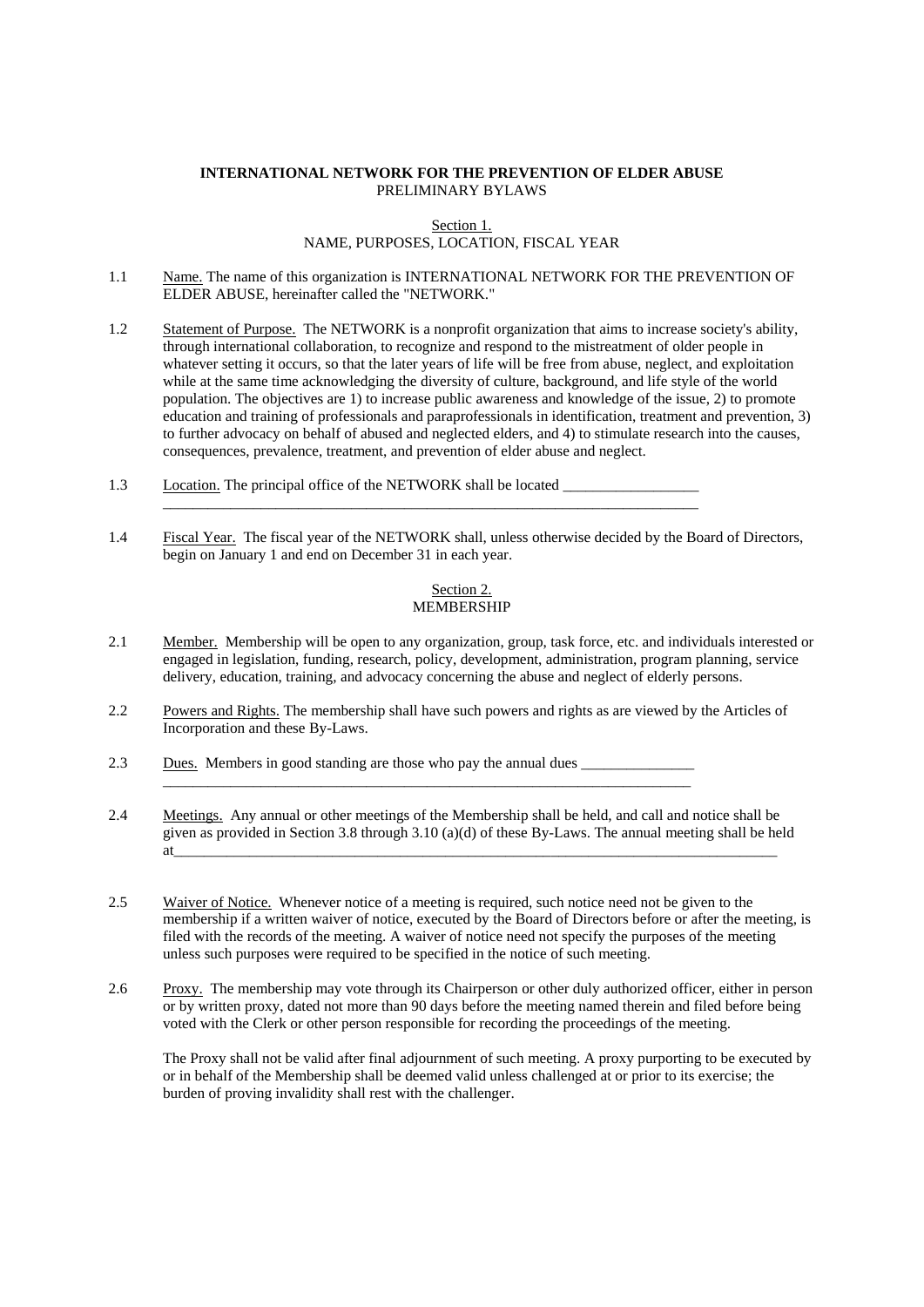# Section 3. BOARD OF DIRECTORS

- 3.1 Number and Election. The Membership annually at its annual meeting shall fix the number of directors and shall elect the number of directors so fixed. At any special or regular meeting, the directors may increase the number of directors and elect new directors to complete the number so fixed by a vote of the Membership or a majority of the directors then in office, as the case may be: or the directors may decrease the number of directors, but only to eliminate vacancies existing by reason of the death, resignation, removal or disqualification of one of more directors.
- 3.2 Tenure. Each director shall hold office for a two year term, and the terms shall be staggered until the next annual meeting of the Membership and until his/her successor is elected and qualified, or until termination because of death, resignation, or disqualification.
- 3.3 Suspension or Removal. A director maybe suspended or removed with cause by a vote of a majority of the directors then in office. A director may be removed with cause only after reasonable notice and opportunity to be heard.
- 3.4 Resignation. A director may resign by delivering his written resignation to the president, treasurer, or clerk of the NETWORK to a meeting of the Board of Directors or to the principal office. Such resignation shall be effective upon receipt (unless specified to be effective at some other time) and acceptance thereof shall not be necessary to make it effective unless it so states.
- 3.5 Vacancies. Any vacancy in the Board of Directors, except a vacancy resulting from enlargement (which must be filled in accordance with Section 4.10), may be filled by the Board of Directors. Each successor shall hold office for the unexpired term or until termination because of death, resignation, or disqualification. The Board of Directors shall have and may exercise all their powers notwithstanding the existence of one or more vacancies in their number.
- 3.6 Powers. The affairs of this NETWORK shall be managed by the Board of Directors who shall have and may exercise all the powers of the NETWORK, except those powers reserved to the Membership by the Articles of Organization or these By-Laws.
- 3.7 Committees. The Board of Directors may elect or appoint a Membership, Fundraising, Education/Research, and Conference committee and one or more other committees and may delegate to any such committee or committees any or all of their powers. Any committee to which the powers of the Board of Directors are delegated shall include members of the Board of Directors. Unless the Board of Directors otherwise delegate, committees shall conduct their affairs in the same manner as is provided in these By-Laws for the Board of Directors. The members of any committee shall remain in office at the pleasure of the Board of Directors.
	- 3.7 1 Nominating Committee. The Nominating Committee shall consist of five (5) members. The Chairperson shall appoint annually a member of the Board of Directors as chairman. The balance of the Committee shall consist of at least one (1) additional Board member and three (3) at large, the Committee shall prepare a slate of nominations for (i) elected officers; (ii) members of the Board of Directors; and (iii) members of the Nominating Committee.

The Clerk shall mail the ballot to the members of the NETWORK not less than six weeks prior to the Annual Meeting. Members shall have the opportunity to write in candidates of their own choice on the ballot, All ballots may be returned by mail to the Nominating Committee in advance of the annual meeting.

3.8 Annual Meeting. The annual meeting of the Board of Directors shall be held each year immediately following the annual meeting of the NETWORK membership. The annual meeting may be held at the principal office of the NETWORK or at any other such place as the Board of Directors shall designate. No change in the date fixed in these By-Laws for the annual meeting shall be made within thirty (30) days of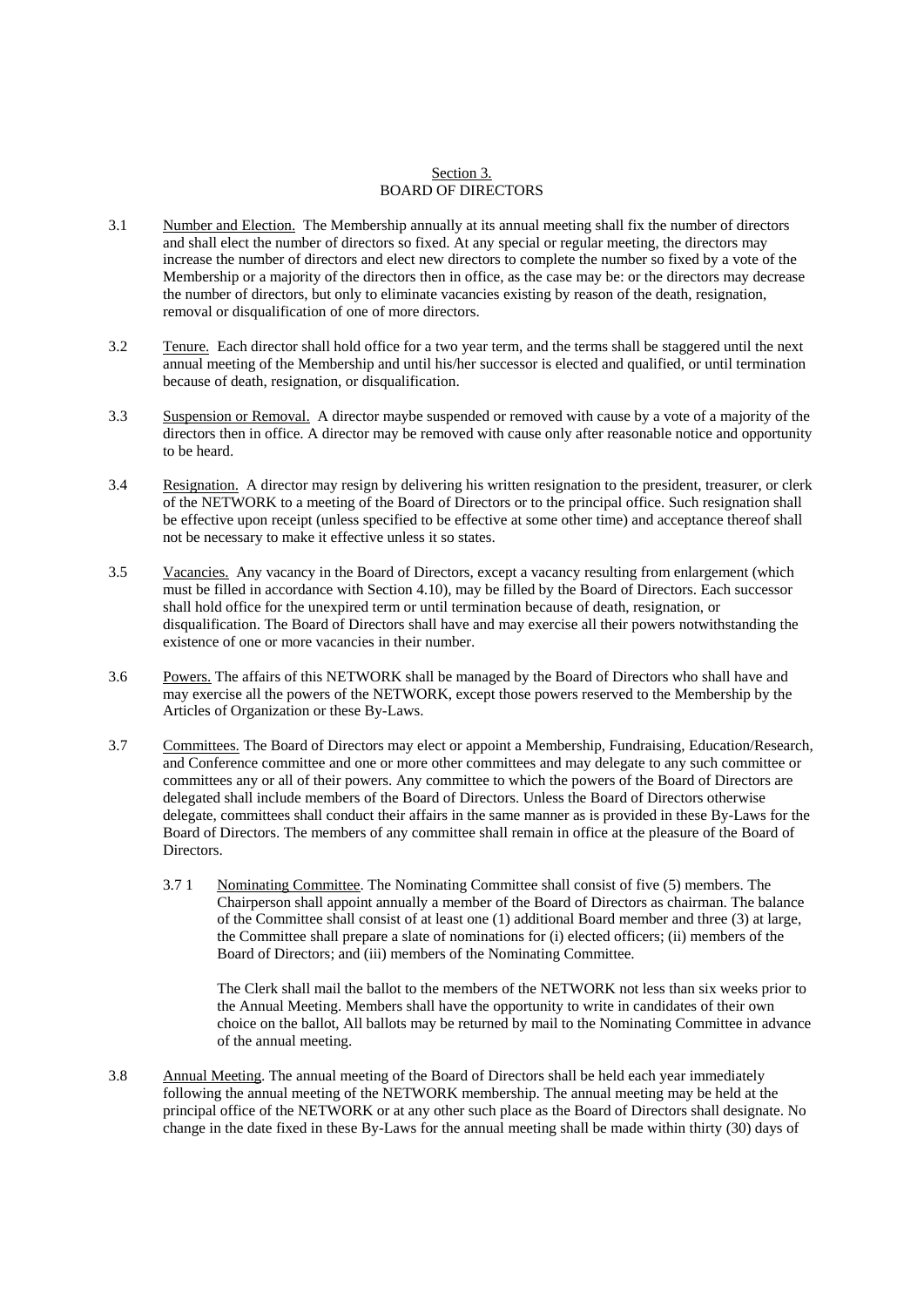the date stated herein, The Board of Directors shall be notified of any change of the date fixed in these By-Laws for the annual meeting of the Board of Directors at least twenty (20) days before the new date fixed for such meeting. If an annual meeting is not held as herein provided, a special meeting may be held in place thereof with the same force and effect as the annual meeting, and in such case all references in these By-Laws, except in this section, to annual meeting shall be deemed to refer to such special meeting.

3.9 Other Meetings. Other meetings of the Membership or of the Board of Directors may be held at such places and at such times as the member or the Board of Directors may from time to time determine. Special meetings of the Board of Directors may be held at any time and at any place when called by the Chairperson of the Board of Directors or by any three directors and also shall be called by the Clerk upon written application of the Membership.

# 3.10 Call and Notice

- 3.101 Annual and Other Meetings. Written notice stating the time and place of the meeting shall be given by the Clerk, the President, or some other person designated by one of them, not less than thirty (30) days before such meeting.
- 3.102 Inclusion of Purpose. The call and notice for an annual, special, or other meeting shall also specify the purpose of a meeting if required by the Articles of Organization or these By-Laws, or if there is to be considered at the meeting contracts or transactions of the Committee with interested persons.
- 3.103 Reasonable and Sufficient Notice. It shall be reasonable and sufficient notice to the Membership or a director to send notice by mail addressed to him/her at his/her usual or last known business or residence address.
- 3.104 Waiver of Notice When notice of a meeting is required, such notice need not be given to any director if a written waiver of notice, executed by him/her before or after the meeting, is filed with the records of the meeting, or to any director who attends the meeting without protesting prior thereto or at its commencement the lack of notice to him/her. A waiver of notice need not specify the purpose of the meeting unless such purposes were required to be specified in the notice of such a meeting.
- 3.11 Quorum At any meeting of the Board of Directors, a majority of the directors then in office shall constitute a quorum. Any meeting may be adjourned by a majority of the votes cast upon the question, whether or not a quorum is present, and the meeting may be held as adjourned without further notice.
- 3.12 Action by Vote. Each director shall have one vote. When a quorum is present at any meeting, a majority of the votes properly cast by directors present shall decide any question unless otherwise provided by the Articles of Organization or these By-Laws.
- 3.13 Action by Writing. Any action required or permitted to be taken at any meeting of the Board of Directors may be taken without a meeting if all the directors' consent to the action in writing and the written consents are filed with the records of the meeting of the Board of Directors. Such consents shall be treated for all purposes as a vote at a meeting.
- 3.14 Presence through Communication equipment. Unless otherwise provided by the Articles of Organization or these by-Laws, members of the Board of Directors may participate in a meeting of such Board by means of a conference telephone or similar communications equipment by means of which all persons participating in the meeting can hear each other at the same time and participation by such means shall constitute presence in person at a meeting.
- 3.15 Compensation. No director shall receive any compensation for services rendered to the NETWORK in his/her capacity; except a director may be reimbursed for expenses with are reasonably incurred on behalf of the NETWORK, upon approval of the other directors.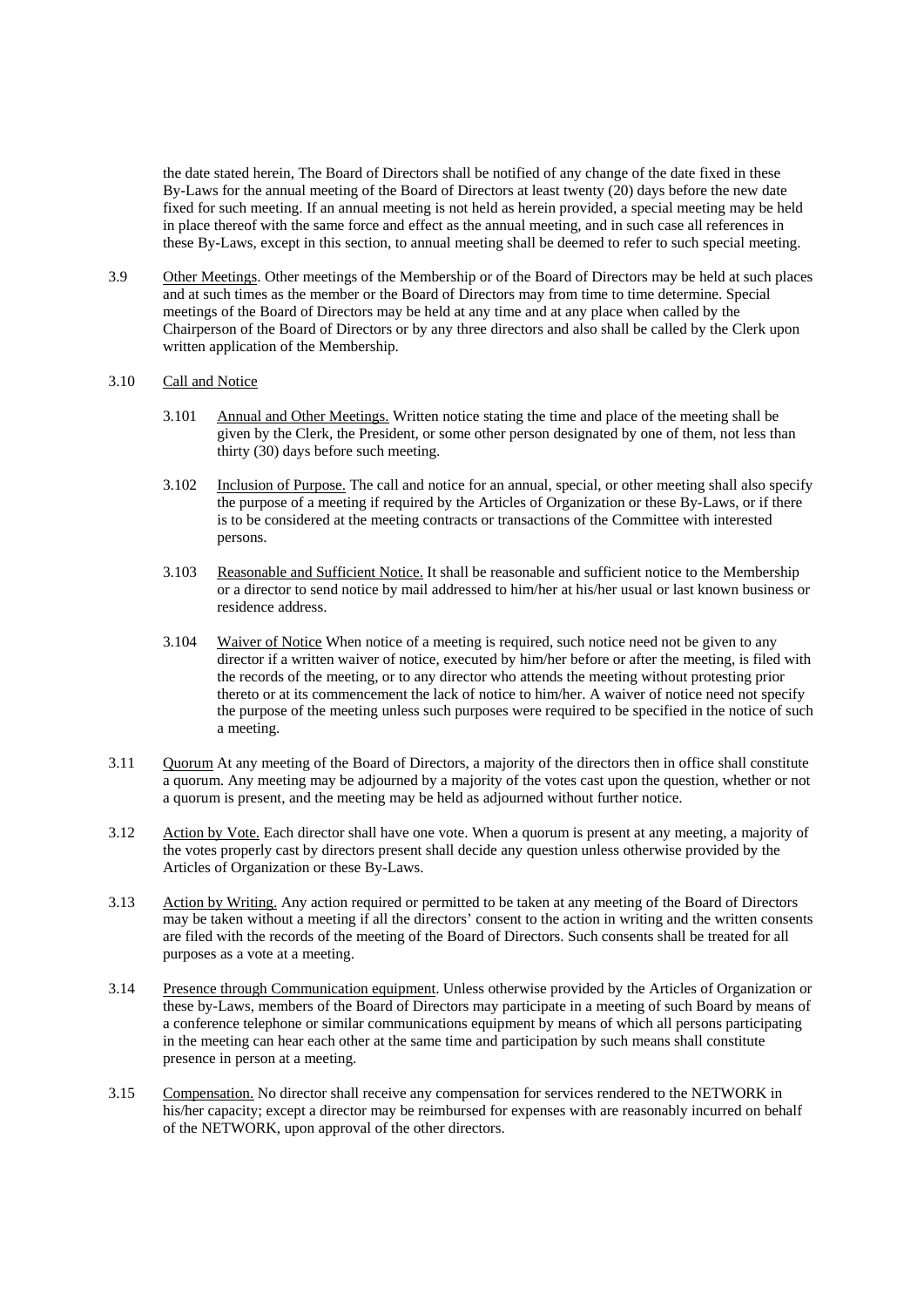#### Section 4. OFFICES AND AGENTS

- 4.1 Number and Qualification. The offices of the NETWORK shall be Chairperson, Vice Chairperson, Treasurer and Clerk and other officers, if any, as the Board of Directors may appoint. An officer may, but need not be, a member of the Board of Directors.
- 4.2 Election. The Chair, Vice-chair, Treasurer, and Clerk shall be elected annually by the membership of the NETWORK. Other officers, if any, may be elected by the Board of Directors at any time.
- 4.3 Tenure. The Chairperson, Vice-Chair, Treasurer, and Clerk shall, hold office for one( 1) year or until the next annual meeting of the NETWORK and until a successor is chosen and qualified, unless a shorter period shall have been specified by the terms of his election or appointment or, in each case, until death, resignation, or disqualification. Officers may serve more than one term. Each agent shall retain his authority at the pleasure of the Board of Directors.
- 4.4 President. The Chairperson shall be the chief executive officer of the NETWORK and, subject to the control of the Board of Directors, shall have general charge and supervision of the affairs of the NETWORK. The President shall preside at all meetings of the Board and Membership except as the Board otherwise determines.
- 4.5 Vice-Chairperson. There shall be one Vice-Chairperson. The Vice-Chairperson shall have responsibilities and duties related to membership, organization, and finances and other such duties and powers as the Board of Directors shall determine and may exercise, all the powers and duties of the Chairperson during the absence of the President or in the event of his/her inability to act.
- 4.6 Treasurer. The Treasurer shall be the chief financial officer of the NETWORK. He/She shall be in charge of the NETWORK's financial affairs, funds, securities, and valuable papers and shall keep full and accurate records thereof. He/she shall have other duties and powers as designated by the Board of Directors or the President.
- 4.7 Clerk. The Clerk shall record and maintain records of all proceedings of the directors in a book or series of books kept for that purpose, which books shall be open at all reasonable times to the inspection of the Membership of the NETWORK and any member of the Board of Directors. Such book or books shall also contain records of all meetings of NETWORK and the original, or attested copies of the Articles of Organization and By-Laws and names of the Membership and. Board of Directors and the address of each. If the Clerk is absent from any meeting of either the Board of Directors or the NETWORK, a temporary clerk chosen at the meeting shall exercise the duties of the Clerk at the meeting.
- 4.8 Suspension or Removal. An officer maybe suspended or removed with or without cause by a vote of a majority of the Board of Directors or the Membership of the NETWORK. An officer may be removed with cause only after reasonable notice and opportunity to be heard.
- 4.9 Resignation. An officer may resign by delivering his/her written resignation to the Chairperson, Vice-Chairperson, Treasurer, or Clerk of the NETWORK, to a meeting of the NETWORK or the Board of Directors or to the NETWORK at its principal office. Such resignation shall be effective upon receipt (unless specified to be effective at some other time), and acceptance thereof shall not be necessary to make it effective unless it so states.
- 4.10 Vacancies. If the office of any officer becomes vacant, the Board of Directors and Membership of the NETWORK may elect a successor. Each successor shall hold office for the unexpired term, and in the case of the Chairperson. Vice Chairperson, Treasurer, and Clerk until his/her successor is elected and qualified, or in each case until termination because of death, resignation, or disqualification.